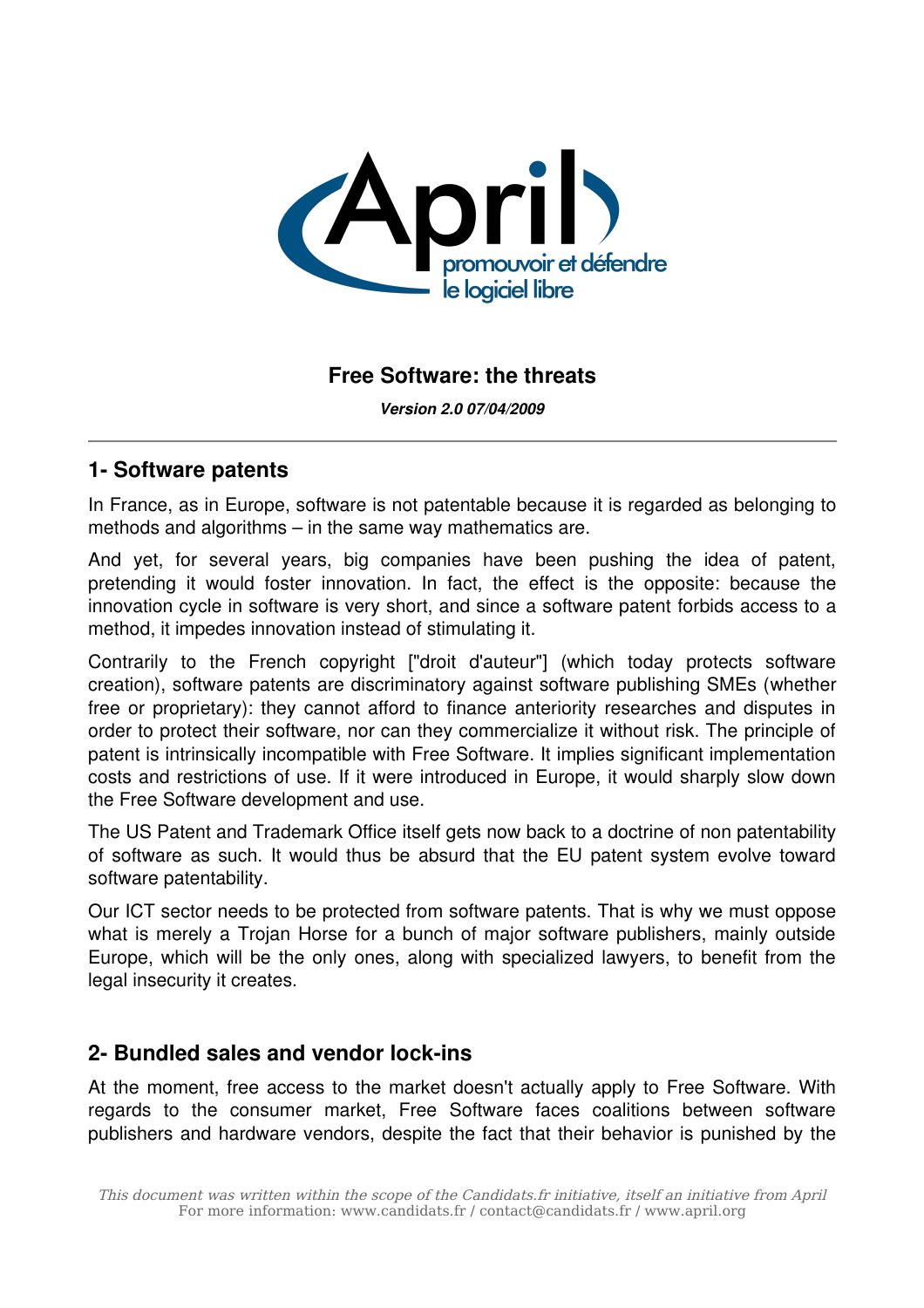French Consumption Legislation ["Code de la consommation"] and despite the negotiations led by the DGCCRF<sup>[1](#page-1-0)</sup> to end this situation.

There is also discrimination regarding the access to public orders and to public services and more generally to public data. This discrimination is the consequence of the data formats in use: public authorities and public services do not always choose open formats which can be implemented by any programs. Now, as a consequence of closed format choices, access to documents is restricted to users of proprietary software capable of reading them. For example, calls for tenders by administrations, made using closed formats, can prevent Free Software users from accessing public orders. In a similar way, the format chosen by some public services to diffuse their content makes access by Free Software users impossible (e.g. Radio France, France Television). The problem is the same with public information (geographic maps, official documents...).

As an answer to many Internet users' request, this year, the French National Assembly<sup>[2](#page-1-1)</sup> decided to broadcast its live session ["La séance en direct"], in an open format, in order to guaranty to all an equal access to the French Parliament's debate. Such initiatives must be encouraged. That is in fact the purpose of the "General Interoperability Framework" ["Référentiel Général d'Interopérabilité"], announced long before. Its validation has been expected since summer 2006.

# **3 EUCD Directive / DADVSI law**

The French "law on authors' rights and related rights in the Information Society" ["Loi sur les Droits d'auteur et Droits Voisins dans la Société de l'Information"] is the transposition of the EUCD 2001/29/CE directive. It was adopted in 2006 and gave birth, on behalf of fighting against counterfeiting, to excessive extensions of copyright. This law has introduced in our legislation clauses which undermine the neutrality of technology, that is the principle according to which technology in itself is neither good nor bad: only the use one makes of it can be acceptable or reprehensible.

Through the fallacious argument that the users of a free program could modify it in order to make illegal copies, this law denies access to Free Software authors to the market of the multimedia readers intended to read protected works. As a consequence, the discrimination the Free Software developers and users have to face, increases.

Practically, the DRM ("Digital Restrictions Management") legal protection makes legally very hazardous the elaboration of independent, Free software, capable of reading a protected movie or a musical work. Free Software users are de facto prevented from accessing the on-line music selling platforms whenever musical works are protected by DRM.

Moreover, the DADVSI law contains clauses referred to as "Vivendi clauses". They criminalize the peer-to-peer platforms not containing DRM, under the pretext that they are,

<span id="page-1-0"></span><sup>1</sup> DGCCRF: French governmental administration dealing with Consumption, Competition and Treachery Suppression ["Direction générale de la consommation, de la concurrence et de la répression des fraudes"]

<span id="page-1-1"></span><sup>2</sup> The French National Assembly is the lower house of the French Parliament (http://en.wikipedia.org/wiki/National\_Assembly\_of\_France).